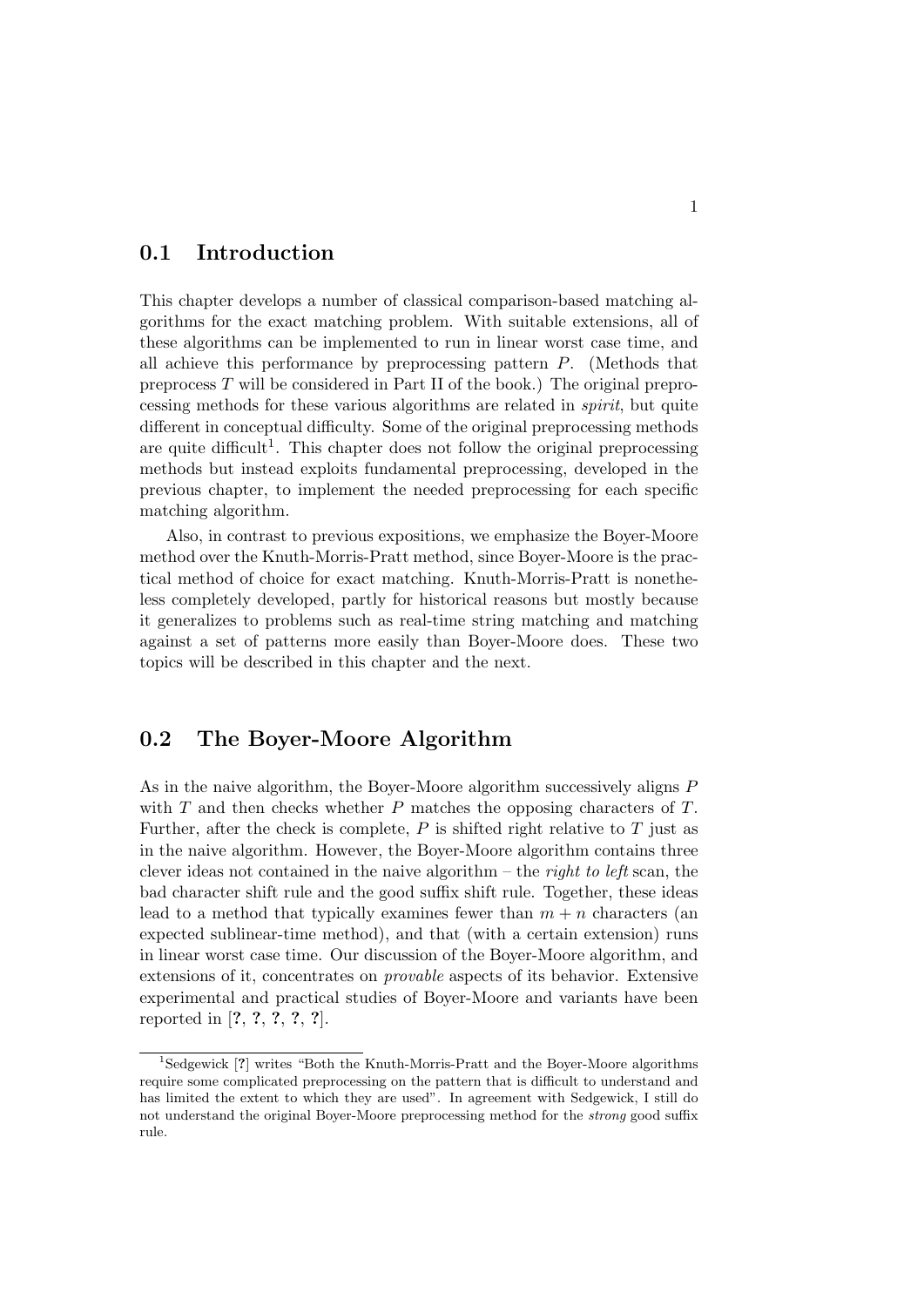## 0.2.1 Right to left scan

For any alignment of  $P$  with  $T$  the Boyer-Moore algorithm checks for an occurrence of  $P$  by scanning characters from *right to left* rather than from left to right as in the naive algorithm. For example consider the alignment of  $P$  against  $T$  shown below.

|    |                   | 2 |
|----|-------------------|---|
|    | 12345678901234567 |   |
| T: | xpbctbxabpqxctbpq |   |
| P: | tpabxab           |   |

To check whether  $P$  occurs in  $T$  at this position, the Boyer-Moore algorithm starts at the *right* end of P, first comparing  $T(9)$  with  $P(7)$ . Finding a match, it then compares  $T(8)$  with  $P(6)$ , etc., moving right to left until it finds a mismatch when comparing  $T(5)$  with  $P(3)$ . At that point P is shifted right relative to  $T$  (the amount for the shift will be discussed below) and the comparisons begin again at the right end of P.

Clearly, if  $P$  is shifted right by one place after each mismatch, or after an occurrence of P is found, then the worst case running time of this approach is  $O(nm)$  just as in the naive algorithm. So at this point it isn't clear why comparing characters from right to left is any better than checking from left to right. But with two additional ideas (the bad character and the good suffix rules), shifts of more than one position often occur, and in typical situations large shifts are common. We next examine these two ideas.

## 0.2.2 Bad character rule

To get the idea of the bad character rule, suppose that the last (rightmost) character of P is y and the character in T it aligns with is  $x \neq y$ . When this initial mismatch occurs, if we know the rightmost position in  $P$  of character x, we can safely shift P to the right so that the rightmost  $x$  in P is below the mismatched  $x$  in  $T$ . Any shorter shift would only result in an immediate mismatch. So, the longer shift is correct, i.e., it will not shift past any occurrence of P in T. Further, if x never occurs in P, then we can shift P completely past the point of mismatch in  $T$ . In these cases, some characters of T will never be examined and the method will actually run in "sub-linear" time. This observation is formalized below.

**Definition** For each character x in the alphabet, let  $R(x)$  be the position of rightmost occurrence of character x in P.  $R(x)$  is defined to be zero if x does not occur in P.

It is easy to preprocess P in  $O(n)$  time to collect the  $R(x)$  values, and we leave that as an exercise. Note that this preprocessing does not require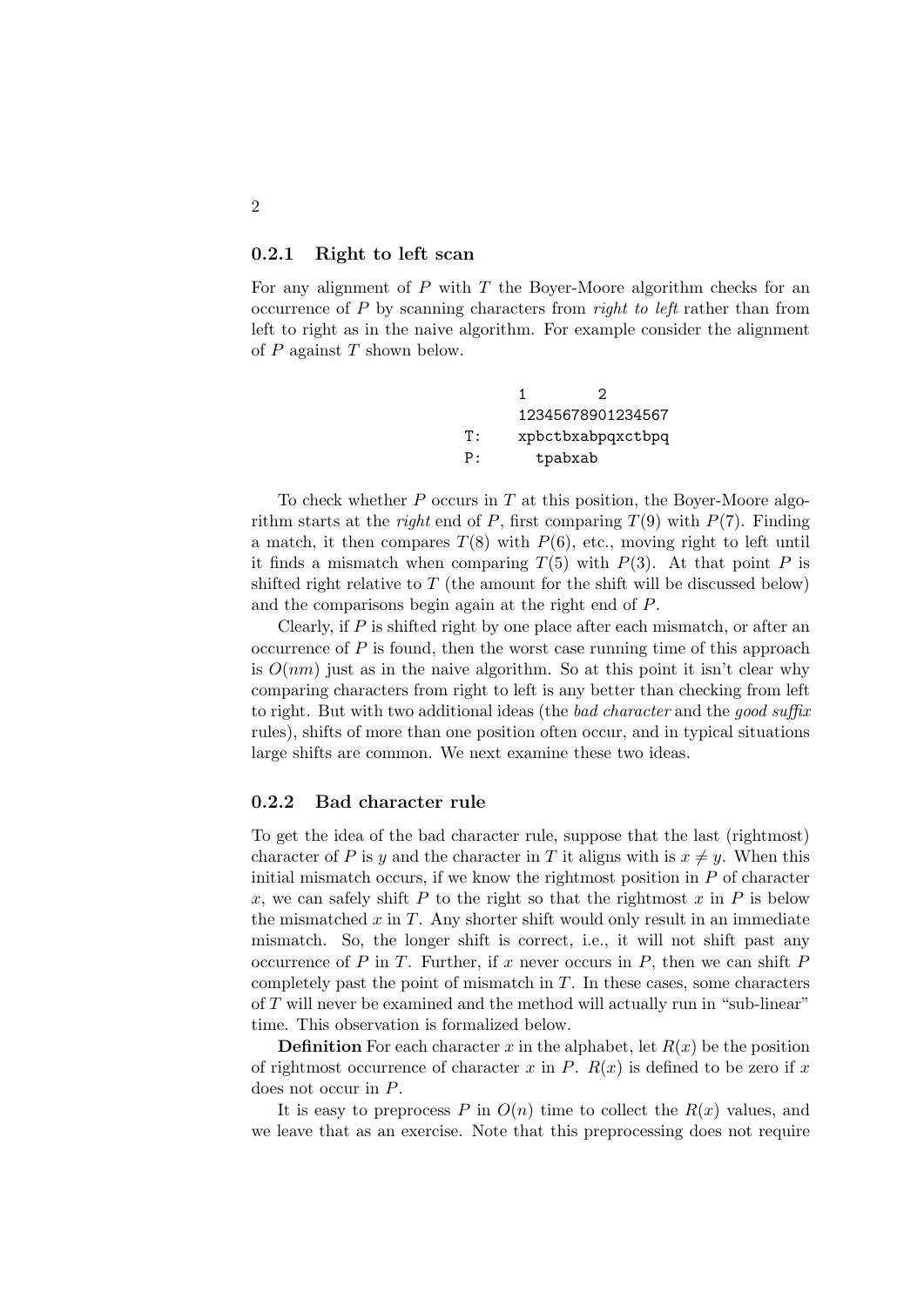the fundamental preprocessing discussed in Chapter ?? (that will be needed for the more complex shift rule, the good suffix rule).

We use the  $R$  values in the following way, called the bad character shift rule.

Suppose for a particular alignment of  $P$  against  $T$ , the rightmost  $n-i$  characters of P match their counterparts in T, but the next character to the left,  $P(i)$ , mismatches with its counterpart, say in position  $k$  of  $T$ . The bad character rule says that  $P$  should be shifted right by  $Max[1,i - R(T(k))]$  places. That is, if the rightmost occurrence in P of character  $T(k)$  is in position  $j <$ i (including the possibility that  $j = 0$ ), then shift P so that character j of  $P$  is below character  $k$  of  $T$ . Otherwise, shift  $P$ by one position.

The point of this shift rule is to shift  $P$  by more than one character when possible. In the above example,  $T(5) = t$  mismatches with  $P(3)$  and  $R(t) = 1$  so P can be shifted right by two positions. After the shift, the comparison of P and T begins again at the right end of P.

#### 0.2.2.1 Extended bad character rule

The bad character rule is a useful heuristic for mismatches near the right end of  $P$ , but it has no effect if the mismatching character from  $T$  occurs in  $P$  to the right of the mismatch point. This may be common when the alphabet is small and the text contains many similar, but not exact, substrings. That situation is typical of DNA which has an alphabet of size four, and even protein, which has an alphabet of size twenty, often contains different regions of high similarity. In such cases, the following extended bad character rule is more robust:

When a mismatch occurs at position  $i$  of  $P$  and the mismatched character in  $T$  is  $x$ , then shift  $P$  to the right so that the closest x to the left of position i in  $P$  is below the mismatched  $x$  in  $T$ .

Since the extended rule gives larger shifts, the only reason to prefer the simpler rule is the added implementation expense of the extended rule. The simpler rule uses only  $O(|\Sigma|)$  space ( $\Sigma$  is the alphabet) for array R, and one table lookup for each mismatch. As we will see, the extended rule can be implemented to take only  $O(n)$  space and at most one extra step per character comparison. That amount of added space is not often a critical issue, but it is an empirical question whether the longer shifts make up for the added time used by the extended rule. The original Boyer-Moore algorithm only uses the simpler bad character rule.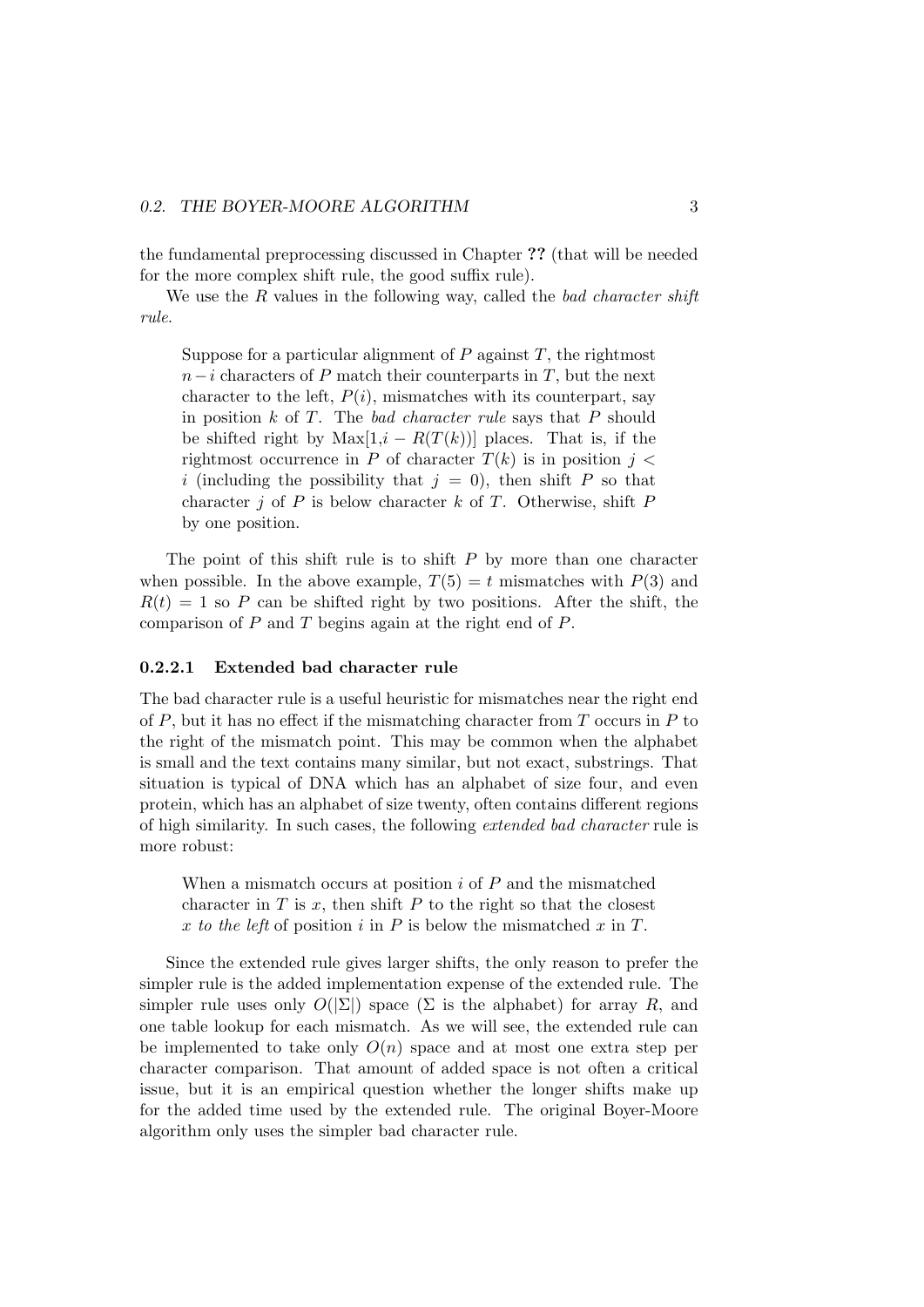## 0.2.2.2 Implementing the extended bad character rule

We preprocess  $P$  so that the extended bad character rule can be implemented efficiently in both time and space. The preprocessing should discover, for each position  $i$  in  $P$  and for each character  $x$  in the alphabet, the position of the closest occurrence of  $x$  in  $P$  to the left of  $i$ . The obvious approach is to use a two dimensional array of size n by  $|\Sigma|$  to store this information. Then, when a mismatch occurs at position  $i$  of  $P$  and the mismatching character in T is x, we look up the  $(i, x)$  entry in the array. The lookup is fast, but the size of the array, and the time to build it, may be excessive. A better compromise, below, is possible.

During preprocessing, scan  $P$  from right to left collecting, for each character x in the alphabet, a list of the positions where x occurs in  $P$ . Since the scan is right to left, each list will be in decreasing order. For example, if  $P = abacbabc$  then the list for character a is 6.3.1. These lists are accumulated in  $O(n)$  time and of course take only  $O(n)$  space. During the search stage of the Boyer-Moore algorithm if there is a mismatch at position  $i$  of  $P$ and the mismatching character in  $T$  is  $x$ , scan  $x$ 's list from the top until we reach the first number less than  $i$  or discover there is none. If there is none then there is no occurrence of x before i, and all of P is shifted past the x in T. Otherwise, the found entry gives the desired position of  $x$ .

After a mismatch at position  $i$  of  $P$  the time to scan the list is at most  $n-i$ , which is roughly the number of characters that matched. So in worst case, this approach at most doubles the running time of the Boyer-Moore algorithm. However, in most problem settings the added time will be vastly less than double. One could also do binary search on the list in circumstances that warrant it.

# 0.2.3 The (strong) good suffix rule

The bad character rule by itself is reputed to be highly effective in practice, particularly for English text [?], but it is less effective for small alphabets and it does not lead to a linear worst-case running time. For that, we introduce another rule called the strong good suffix rule. The original preprocessing method [?], for the strong good suffix rule is generally considered quite difficult and somewhat mysterious (although a weaker version of it is easy to understand). In fact, the preprocessing for the strong rule was given incorrectly in [?] and corrected, without much explanation in [?]. Code based on [?] is given without real explanation in the text by Baase [?], but there are no published sources that try to fully explain the method<sup>2</sup>. Pascal code for

<sup>&</sup>lt;sup>2</sup>A recent plea appeared on the internet newsgroup comp.theory:

I am looking for an elegant (easily understandable) proof of correctness for a part of the Boyer-Moore string matching algorithm. The difficult-to-prove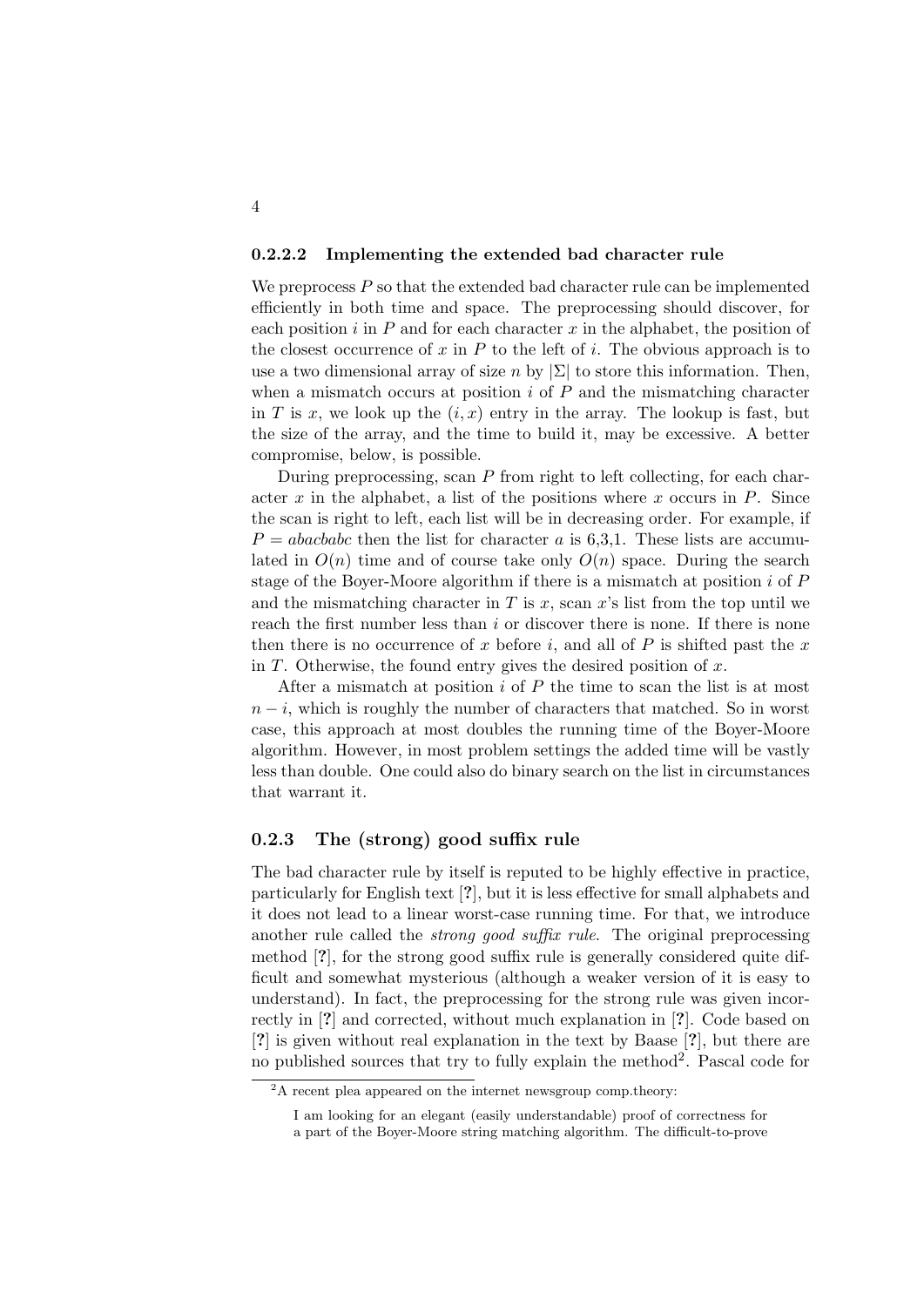strong preprocessing, based on an outline by Richard Cole[?], is shown in Exercise ?? at the end of this chapter.

In contrast, the fundamental preprocessing of  $P$  discussed in Chapter ?? makes the needed preprocessing very simple. That is the approach we take here. The *strong good suffix rule* is:

Suppose for a given alignment of  $P$  and  $T$ , a substring  $t$  of  $T$ matches a suffix of  $P$ , but a mismatch occurs at the next comparison to the left. Then find, if it exists, the rightmost copy  $t'$  of  $t$ in  $P$  such that  $t'$  is not a suffix of  $P$  and the character to the left of  $t'$  in  $P$  differs from the character to the left of  $t$  in  $P$ . Shift P to the right so that substring  $t'$  in P is below substring  $t$  in T (see Figure  $\overline{?}$ ). If t' does not exist, then shift the left end of  $P$ past the left end of  $t$  in  $T$  by the least amount so that a prefix of the shifted pattern matches a suffix of t in  $T$ . If no such shift is possible, then shift  $P$  n places to the right.

If an occurrence of  $P$  is found, then shift  $P$  by the least amount so that a proper prefix of the shifted P matches a suffix of the occurrence of  $P$  in  $T$ . If no such shift is possible, then shift  $P$  by  $n$  places, i.e., shifting  $P$  past  $t$  in  $T$ .

Figure 1: Good suffix shift rule, where character  $x$  of  $T$  mismatches with character y of P. Characters y and z of P are guaranteed to be distinct by the good suffix rule, so z has a chance of matching  $x$ .

For a specific example consider the alignment of P and T given below.

```
0 1
  123456789012345678
T: prstabstubabvqxrst
           *
P: qcabdabdab
    1234567890
```
part here is the algorithm that computes the  $dd_2$  (good-suffix) table. I didn't find much of an understandable proof yet, so I'd much appreciate any help!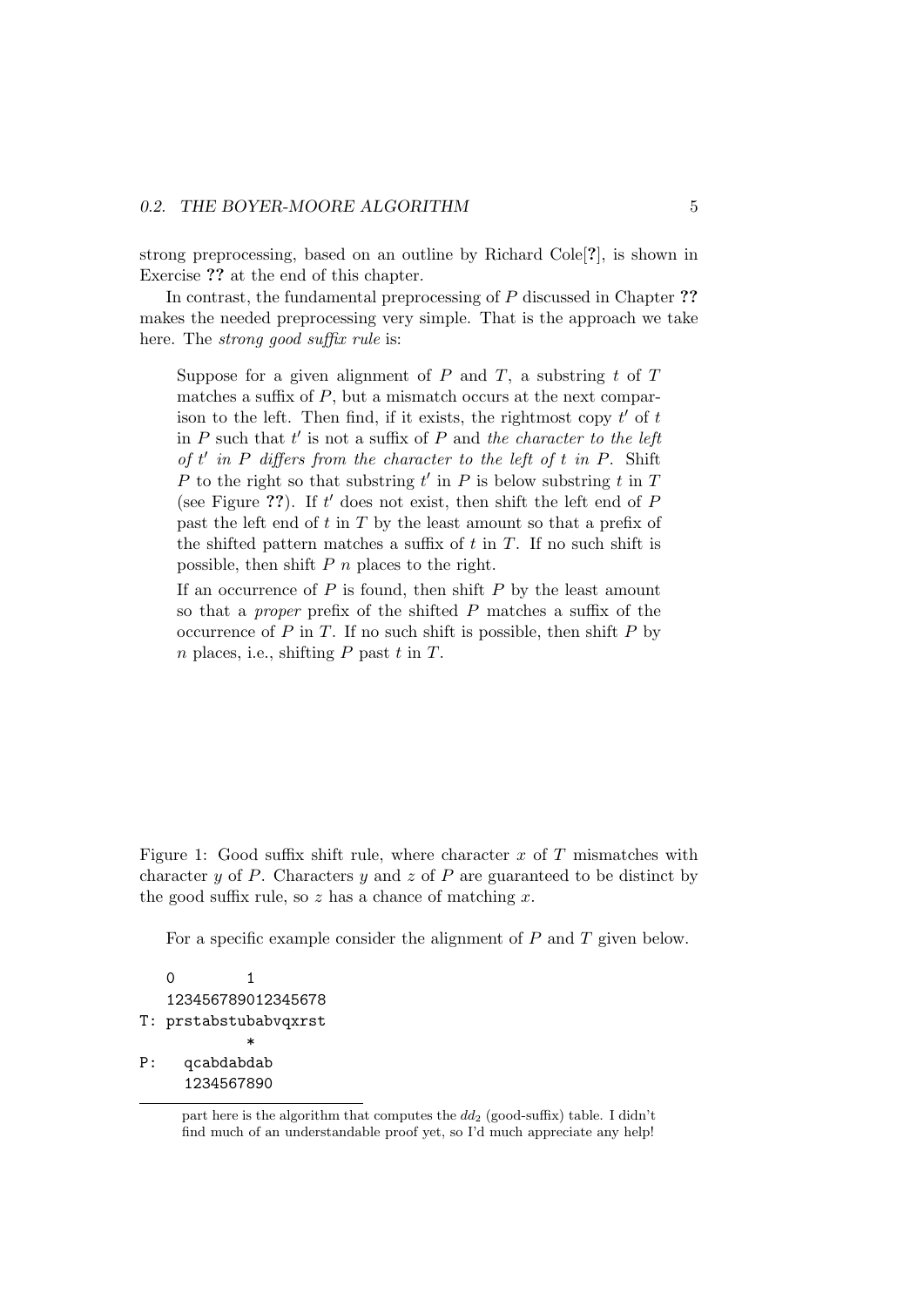When the mismatch occurs at position 8 of P and position 10 of T,  $t = ab$ and  $t'$  occurs in  $P$  starting at position 3. Hence  $P$  is shifted right by six places resulting in the following alignment.

0 1 123456789012345678 T: prstabstubabvqxrst P: qcabdabdab

Note that the extended bad character rule would only have shifted P by only one place in this example.

Theorem 0.2.1 The use of the good suffix rule never shifts P past an occurrence in T.

**Proof** Suppose the right end of P is aligned with character  $k$  of T before the shift, and suppose that the good suffix rule shifts  $P$  so its right end aligns with character  $k' > k$ . Any occurrence of P ending at a position l strictly between  $k$  and  $k'$  would immediately violate the selection rule for  $k'$ , since it would imply either that a closer copy of  $t$  occurs in  $P$ , or that a longer prefix of P matches a suffix of  $t$ .  $\Box$ 

The original published Boyer-Moore algorithm [?] uses a simpler, weaker, version of the good suffix rule. That version just requires that the shifted P agree with the t and does not specify that the next characters to the left of those occurrences of  $t$  be different. An explicit statement of the weaker rule can be obtained by deleting the italics phrase in the first paragraph of the statement of the strong good suffix rule. In the previous example, the weaker shift rule shifts  $P$  by three places rather than six. When we need to distinguish the two rules, we will call the simpler rule the weak good suffix rule, and the rule stated above the strong good suffix rule. For the purpose of proving that the search part of Boyer-Moore runs in linear worst case time, the weak rule is not sufficient, and in this book the strong version is assumed unless stated otherwise.

#### 0.2.4 Preprocessing for the good suffix rule

We now formalize the preprocessing needed for the Boyer-Moore algorithm.

**Definition** For each i,  $L(i)$  is the largest position less than n such that string  $P[i..n]$  matches a suffix of  $P[1..L(i)]$ .  $L(i)$  is defined to be zero if there is no position satisfying the conditions. For each i,  $L'(i)$  is the largest position less than n such that string  $P[i..n]$  matches a suffix of  $P[1..L^{i}(i)]$ , and such that the character preceding that suffix is not equal to  $P(i-1)$ .  $L'(i)$  is defined to be zero if there is no position satisfying the conditions.

6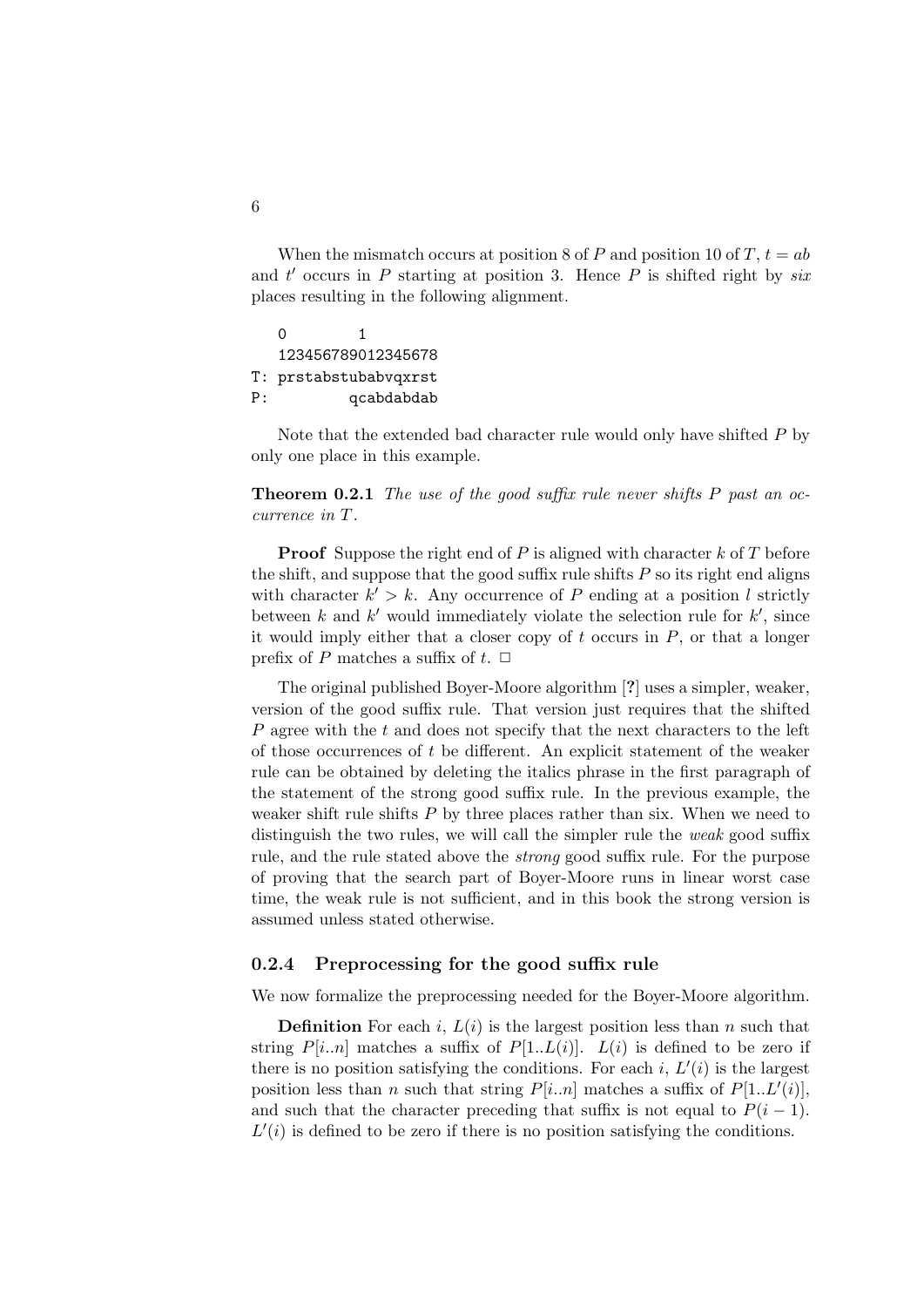#### 0.2. THE BOYER-MOORE ALGORITHM  $7$

For example, if  $P = cabdabdab$ , then  $L(8) = 6$  and  $L'(8) = 3$ .

 $L(i)$  gives the right end position of the rightmost copy of  $P[i..n]$  that is not a suffix of P, whereas  $L'(i)$  gives the right end position of the rightmost copy of  $P[i..n]$  that is not a suffix of P, with the stronger, added condition that its preceding character is unequal to  $P(i-1)$ . So, in the strong-shift version of the Boyer-Moore algorithm, if character  $i-1$  of P is involved in a mismatch and  $L'(i) > 0$ , then P is shifted right by  $n - L'(i)$  positions. The result is that if the right end of  $P$  was aligned with position  $k$  of  $T$  before the shift, then position  $L'(i)$  is now aligned with position k.

During the preprocessing stage of the Boyer-Moore algorithm  $L'(i)$  (and  $L(i)$ , if desired) will be computed for each position i in P. This is done in  $O(n)$  time via the following definition and theorem.

**Definition** For string P,  $N_j(P)$  is the length of the longest suffix of the substring  $P[1..j]$  which is also a *suffix* of the full string  $P$ .

For example, if  $P = cabdabdab$ , then  $N_3(P) = 2$ , and  $N_6(P) = 5$ .

Recall that  $Z_i(S)$  is the length of the longest substring of S that starts at i and matches a prefix of S. Clearly, N is the reverse of  $Z$ , i.e., if  $P^r$  denotes the string obtained by reversing P, then  $N_j(P) = Z_{n-j+1}(P^r)$ . Hence the  $N_j(P)$  values can be obtained in  $O(n)$  time by using *Algorithm Z* on P<sup>r</sup>. The following is then immediate.

**Theorem 0.2.2**  $L(i)$  is the largest index j less than n such that  $N_i(P) \geq$  $|P[i..n]|$  (which is  $n-i+1$ ).  $L'(i)$  is the largest index j less than n such that  $N_i(P) = |P[i..n]| = (n-i+1).$ 

Given Theorem ??, it follows immediately that all the  $L'(i)$  values can be accumulated in linear time from the N values using the following algorithm.

for  $i := 1$  to n do  $L'(i) := 0$ ; for  $j := 1$  to  $n - 1$  do begin  $i := n - N_j(P) + 1;$  $L'(i) := j;$ end;

The  $L(i)$  values (if desired) can be obtained by adding the following lines to the above pseudocode.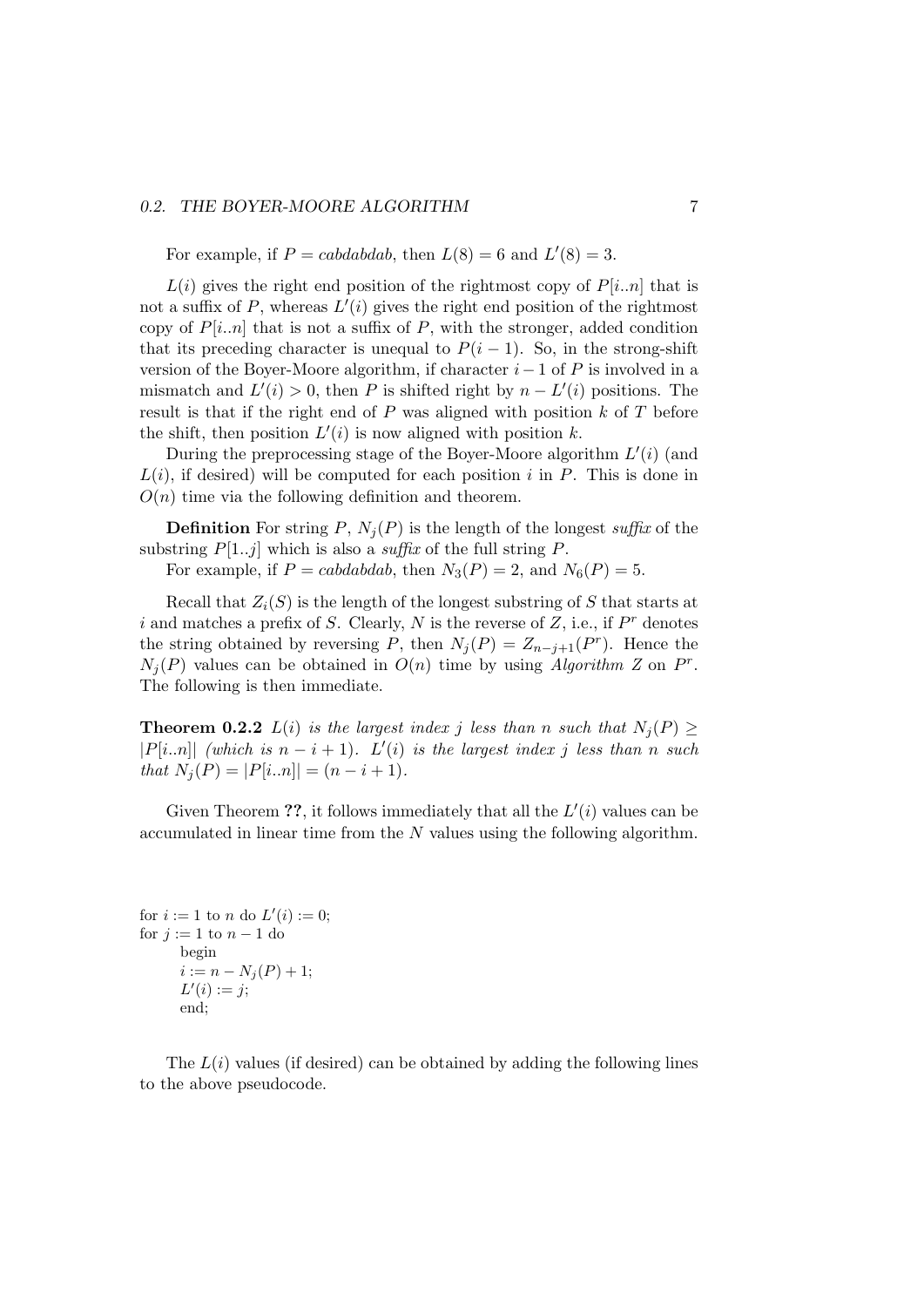$L(2) := L'(2);$ for  $i := 3$  to n do  $L(i) := \max[L(i-1), L'(i)];$ 

#### **Theorem 0.2.3** The above method correctly computes the L values.

**Proof**  $L(i)$  marks the right end-position of the rightmost substring of P that matches  $P[i..n]$  and is not a suffix of  $P[1..n]$ . Therefore, that substring begins at position  $L(i) - n + i$ , which we will denote by j. We will prove that  $\tilde{L}(i) = \max[L(i-1), L'(i)]$  by considering what character  $j-1$ is. First, if  $j = 1$  then character  $j - 1$  doesn't exist, so  $L(i - 1) = 0$  and  $L'(i) = 1$ . So suppose that  $j > 1$ . If character  $j - 1$  equals character  $i - 1$ then  $L(i) = L(i-1)$ . If character j – 1 does not equal character i – 1 then  $L(i) = L'(i)$ . Thus, in all cases,  $L(i)$  must either be  $L'(i)$  or  $L(i-1)$ .

On the other hand,  $L(i)$  must certainly be greater than or equal to both  $L'(i)$  and  $L(i-1)$ . In summary,  $L(i)$  must either be  $L'(i)$  or  $L(i-1)$  and yet it must be greater or equal to both of them, hence  $L(i)$  must be the maximum of  $L(i)$  and  $L(i-1)$ .  $\Box$ 

#### Final preprocessing detail

The preprocessing stage must also prepare for the case when  $L'(i) = 0$  or when an occurrence of  $P$  is found. The following definition and theorem accomplish that.

**Definition** Let  $l'(i)$  denote the length of the largest suffix of  $P[i..n]$  that is also a prefix of P, if one exists. If none exists, then let  $l'(i)$  be zero.

**Theorem 0.2.4**  $l'(i)$  equals the largest  $j \leq |P[i..n]|$ , which is  $n-i+1$ , such that  $N_j(P) = j$ .

We leave the proof, as well as the problem of how to accumulate the  $l'(i)$ values in linear time, as a simple exercise.

#### 0.2.5 The good suffix rule in the search stage of Boyer-Moore

Having computed  $L'(i)$  and  $l'(i)$  for each position i in P, these preprocessed values are used during the search stage of the algorithm to achieve larger shifts. If, during the search stage, a mismatch occurs at position  $i - 1$  of P and  $L'(i) > 0$ , then the good suffix rule shifts P by  $n - L'(i)$  places to the right, so that the  $L'(i)$ -length prefix of the shifted P aligns with the  $L'(i)$ -length suffix of the unshifted P. In the case that  $L'(i) = 0$ , the good suffix rule shifts P by  $n - l'(i)$  places. When an occurrence of P is found,

8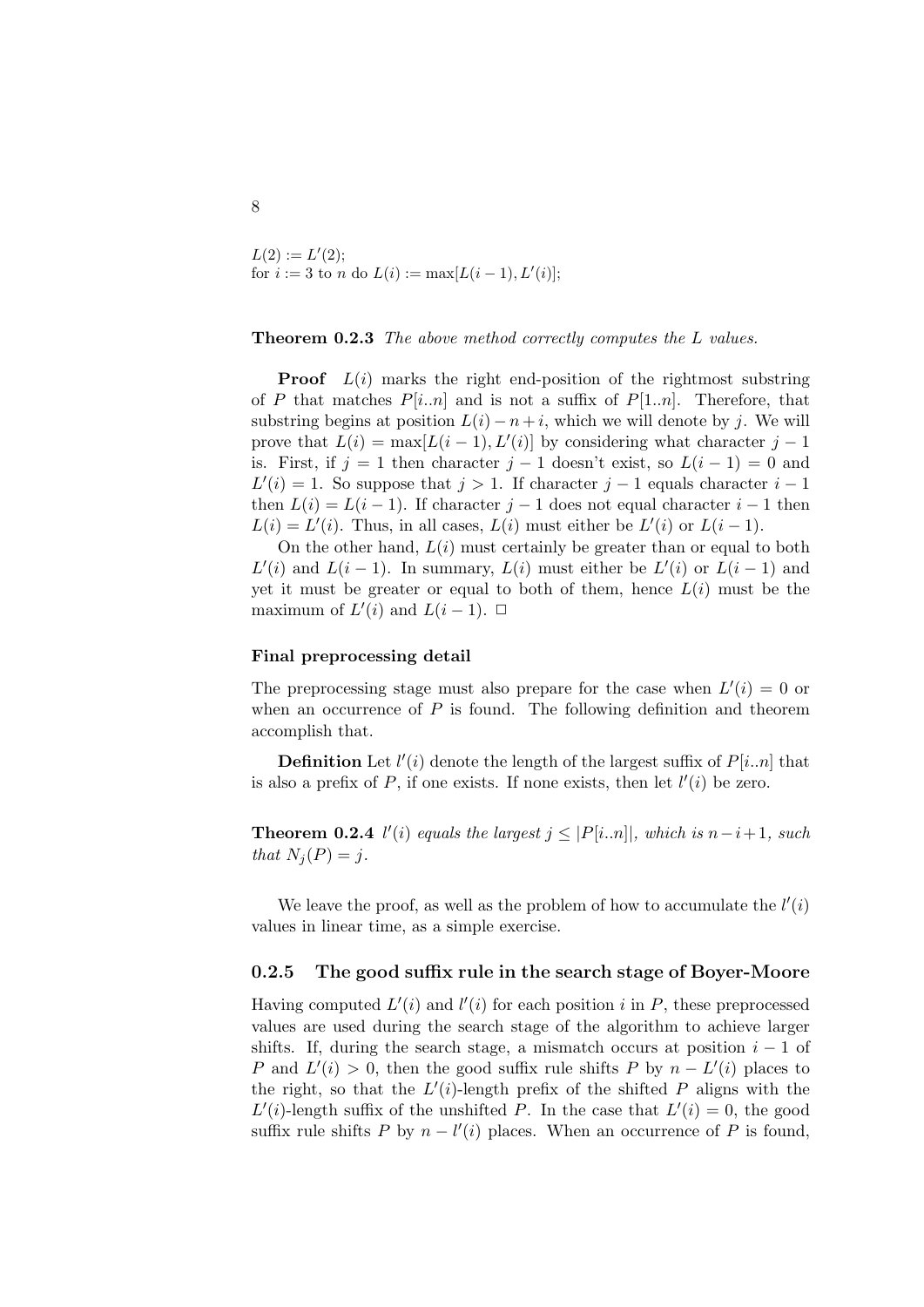then the rule shifts P by  $n - l'(2)$  places. Note that the rules work correctly even when  $l'(i) = 0$ .

One special case remains. When the first comparison is a mismatch, i.e.,  $P(n)$  mismatches, then P should be shifted one place to the right.

#### 0.2.6 The complete Boyer-Moore algorithm

We have argued that neither the good suffix rule nor the bad character rule shift  $P$  so far as to miss any occurrence of  $P$ . So the Boyer-Moore algorithm shifts by the largest amount given by either of the rules. We can now present the complete algorithm.

```
{Preprocessing stage}
     Given the pattern P,
      Compute L'(i) and l'(i) for each position i of P,
     and compute R(x) for each character x \in \Sigma.
{Search stage}
     k := n;while k \leq m do
          begin
          i := n;
          h := k;
          while i > 0 and P(i) = T(h) do
               begin
               i := i - 1;h := h - 1;end;
          if i = 0 then
               begin
               report an occurrence of P in T ending at position k.
                k := k + n - l'(2);end
          else
               shift P (increase k) by the maximum amount determined by the
                (extended) bad character rule and the good suffix rule.
          end;
```
Note that although we have always talked about "shifting  $P$ ", and given rules to determine by how much  $P$  should be "shifted", there is no shifting in the actual implementation. Rather, the index  $k$  is increased to the point where the right end of  $P$  would be "shifted". Hence, each act of shifting  $P$ takes constant time.

We will later show, in Section ?? that by using the good suffix rule alone, the Boyer-Moore method has a worst-case running time of  $O(m)$  provided